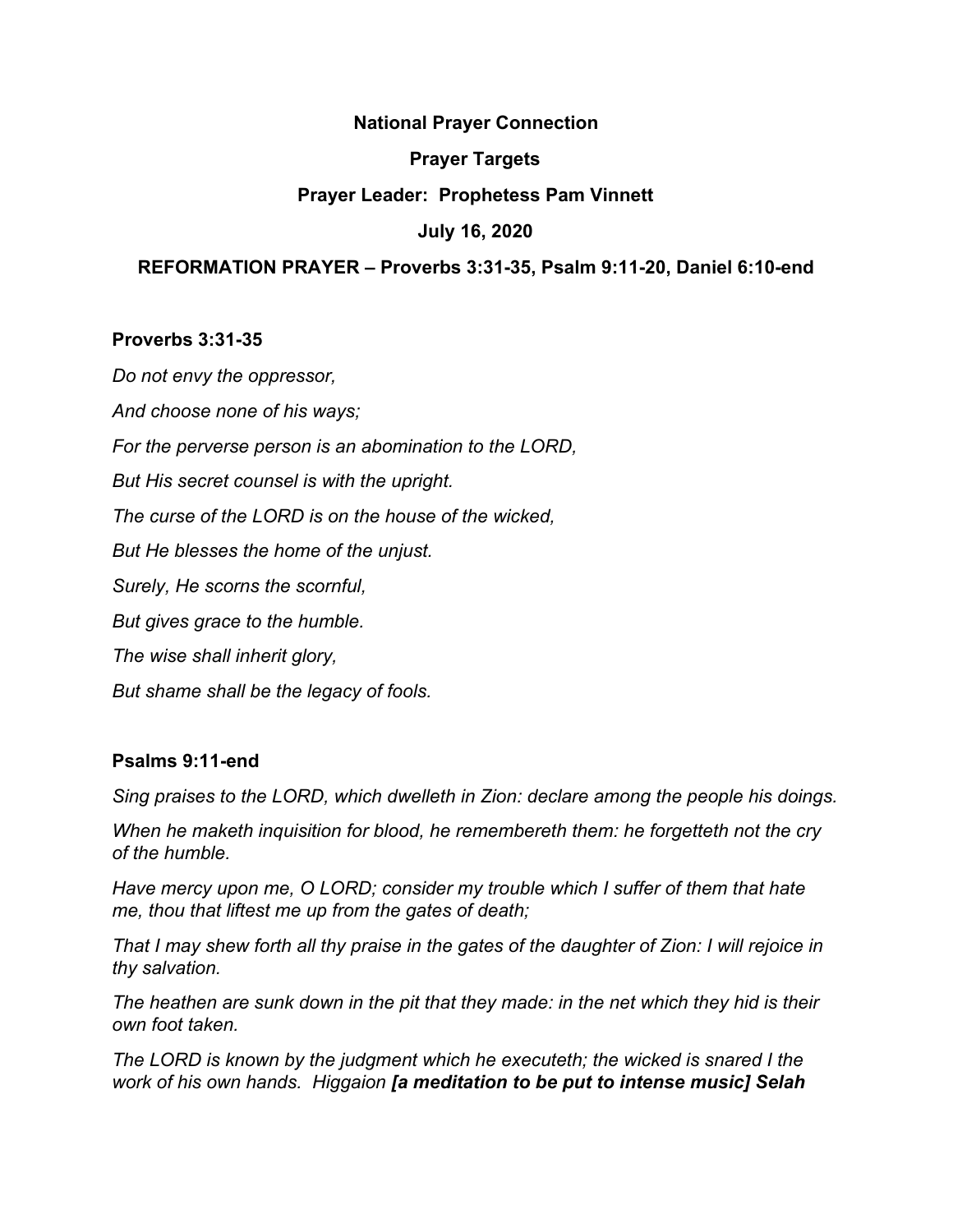# *[this is also a musical term telling the doer of this word to suspend the note and leave a pause to meditate on what was spoken]*

*The wicked shall be turned into hell, and all the nations that forget God.*

*For the needy shall not always be forgotten: the expectation of the poor shall not perish forever.*

*Arise, O LORD; let not man prevail: let the heathen be judged in thy sight.*

*Put them in fear, O LORD: that the nations may know themselves to be but men. SELAH.*

# **Daniel 6: 10-end**

*Now when Daniel knew that the writing was signed, he went home. And in his upper room, with his windows open toward Jerusalem, he knelt down on his knees three times that day, and prayed and gave thanks before his God, as was his custom since early days.*

Prophetess Brenda said, "God does not want us to lose our focus and be distracted. That word means to be drawn away in another direction; to divert; confuse or bewilder." The enemy is sending his laborers into our city and into our midst to distract, get us sidetracked or take a diversion. Remember, Daniel's saving grace was that he went immediately into prayer when the diversion came, and he focused on "that which was his custom."

The battles we are facing now are in the spirit realm and not in the natural. Presently in the world there are really no easy places to minister for apostolic people. Everywhere we go we are at war because of the spirit realm, however this war is why we are alive. The anointing breaks the yoke of bondage. Isaiah 10:27 says*: It shall come to pass in that day that his burden will be taken away from your shoulder, and his yoke from your neck, and the yoke will be destroyed because of the anointing oil.* The enemy does not want to give up easily, but the anointing on our lives breaks his bondage from our necks.

Dan 6:14-*And the king, when he heard these words, was greatly displeased with himself, and set his heart on Daniel to deliver him; and he labored till the going down of the sun to deliver him*.

Even those who are not walking with God will be troubled over the righteous and their cause. Whenever we as the church function according to God's plan, governments and other authorities come to our aid and advance the cause of Christ. Christians wonder how to get God to move for them in different circumstances. Pray and obey His laws and He will move heaven and earth for you! The apostolic is to set in motion what brings deliverance to the masses. Matt 5:44-45 says: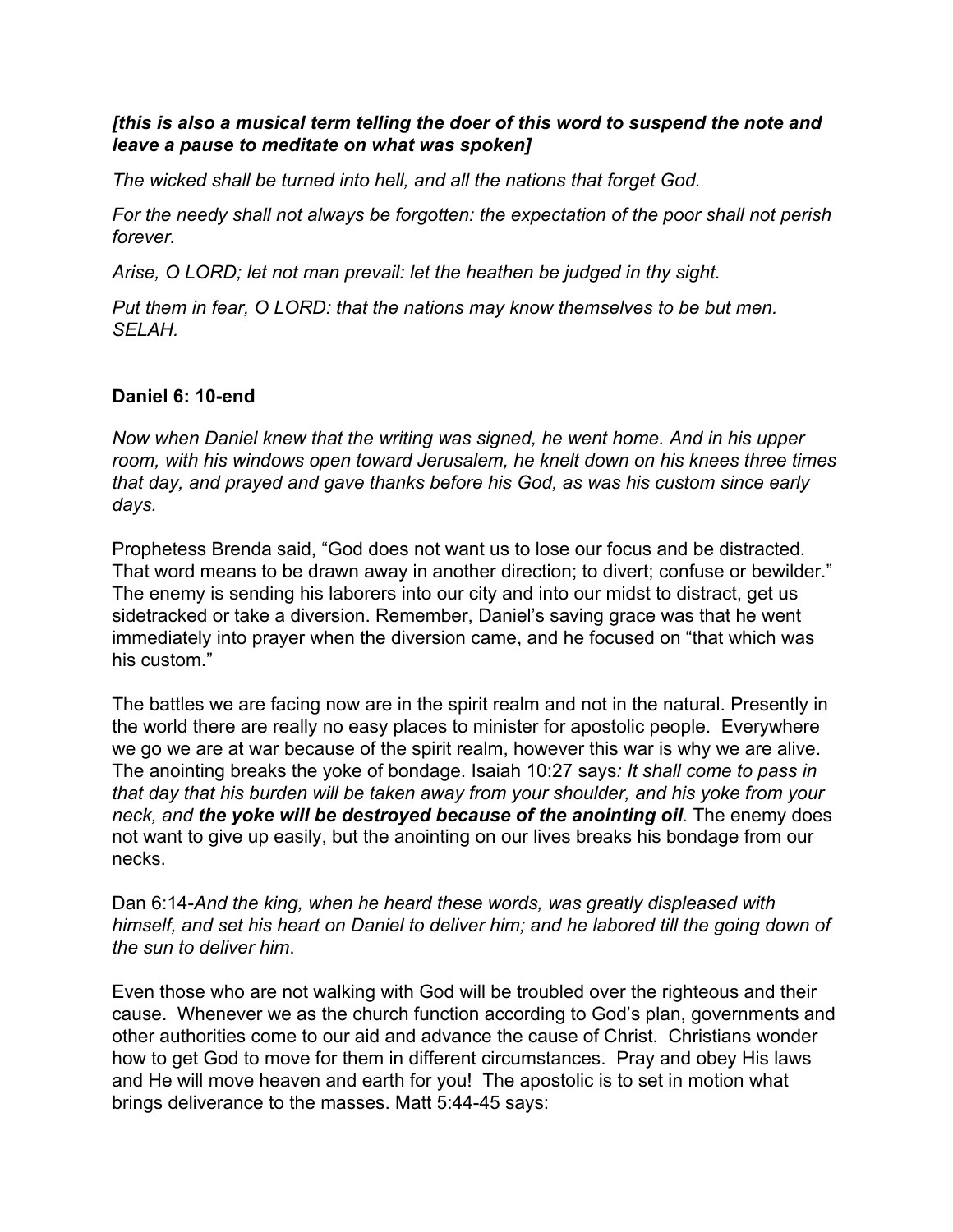*But I say to you, love your enemies, bless those who curse you, do good to those who hate you, and pray for those who spitefully use you and persecute you, that you may be sons of your Father in heaven; for He makes His sun rise on the evil and on the good, and sends rain on the just and on the unjust*. Daniel was not delivered for his own sake, but for the sake of the nation and his own people within the nation. Because of his stand, everyone was freed to worship the Most High. We must do the same in America.

Dan 6:18- *Now the king went to his palace and spent the night fasting; and no musicians were brought before him. Also his sleep went from him*. God troubles the wicked in their rest when His children or His Kingdom is being beset un-righteously. We should be comforted that all we are going through is not for nothing. We are making a difference.

God will even trouble the heathen on your behalf. That takes in your job, business dealings, church heathen (especially church heathen), school; every system of men.

# Dan 6:20-22

*The king spoke, saying to Daniel, "Daniel, servant of the living God, has your God, whom you serve continually, been able to deliver you from the lions?" Then Daniel said to the king, "O king, live forever! My God sent His angel and shut the lions' mouths, so that they have not hurt me, because I was found innocent before Him; and also, O king, I have done no wrong before you."*

Society offers us a lion's den on a regular basis. God filled the lions of Daniel's den with the meat of His presence. It was enough to bring calm to the beasts.

## Dan 6:24

*And the king gave the command, and they brought those men who had accused Daniel, and they cast them into the den of lions--them, their children, and their wives; and the lions overpowered them, and broke all their bones in pieces before they ever came to the bottom of the den.*

Whenever we do rightly God defends us by destroying the power of our enemy over us.

## Dan 6:26

*I make a decree that in every dominion of my kingdom men must tremble and fear before the God of Daniel.*

*For He is the living God, And steadfast forever; His kingdom is the one which shall not be destroyed, And His dominion shall endure to the end.*

Whenever we are victorious, God is glorified and His name is made known among the heathen. Our watchword for this hour is to stay focused. Don't let anything get us off of